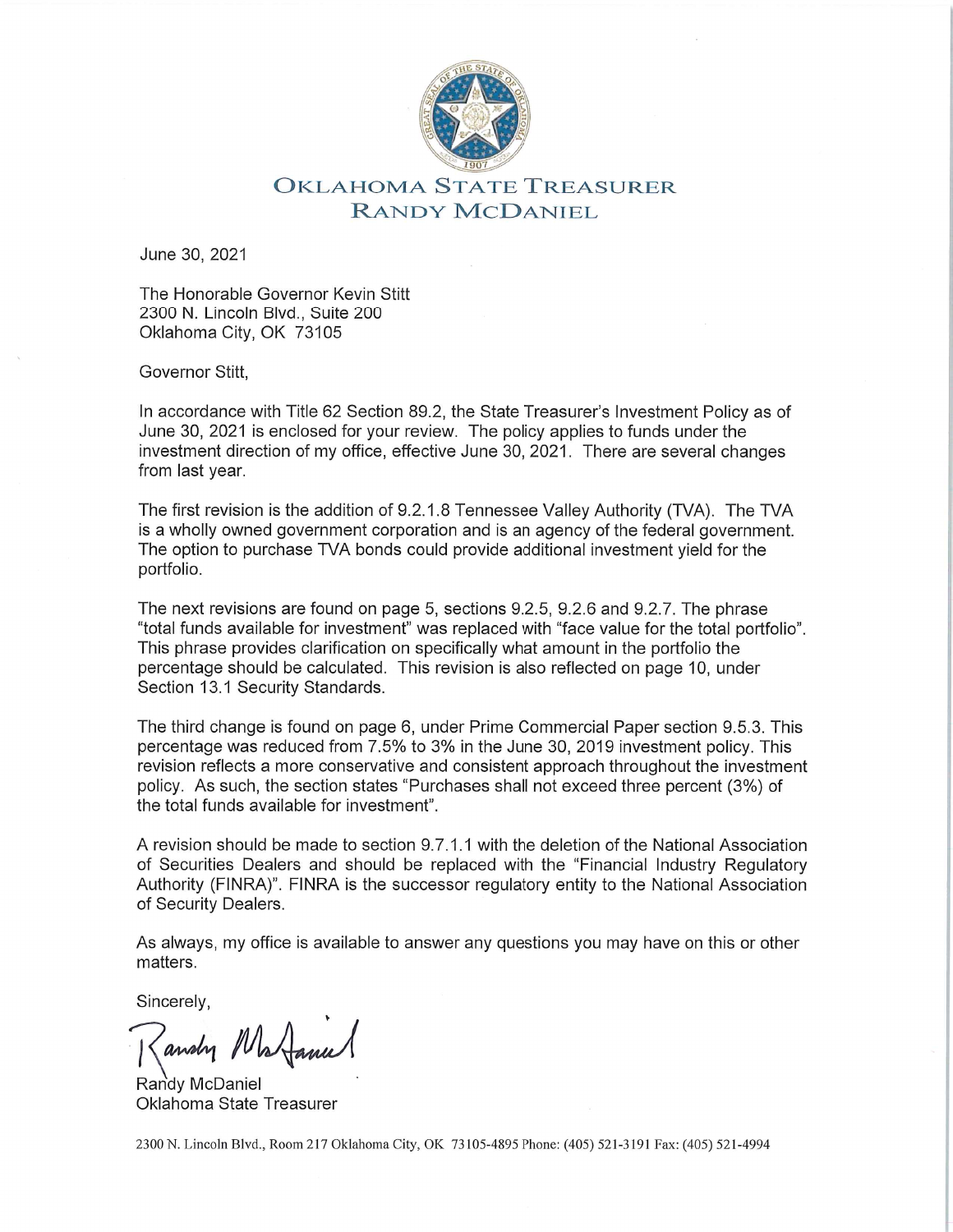The Honorable Greg Treat, President Pro Tempore cc: The Honorable Charles McCall, Speaker of the House The Honorable Dawn Cash, Acting Attorney General The Honorable Cindy Byrd, State Auditor and Inspector Members: Cash Management and Investment Oversight Commission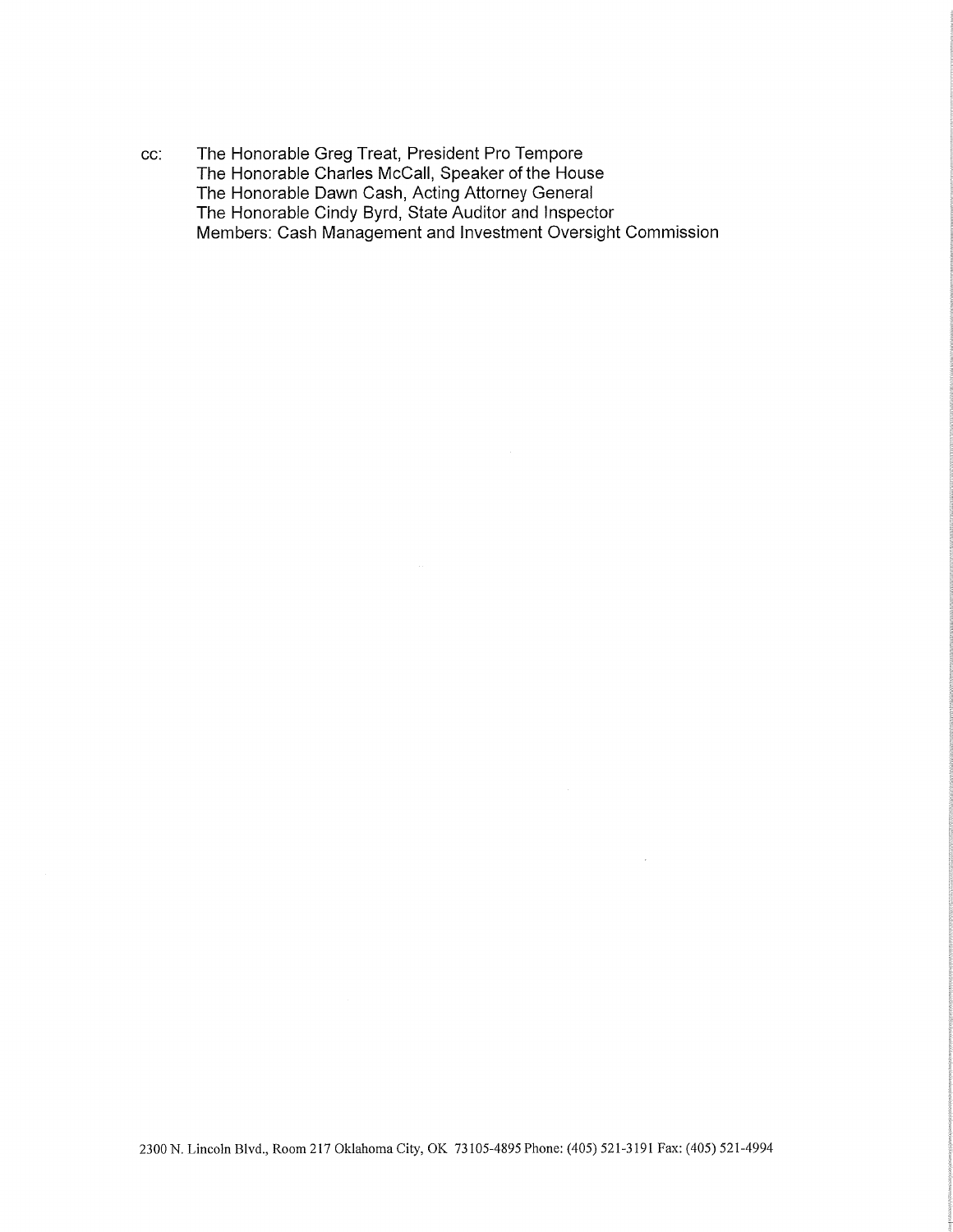

# RANDY MCDANIEL OKLAHOMA STATE TREASURER

## Investment Policy

## June 30, 2021

#### 1. **Mission Statement:**

It is the policy of the State Treasurer to invest public funds in a manner which will provide the maximum security with the best investment return, while meeting the daily cash flow demands of the State and conforming to all state statutes governing the investment of public funds. The investment process will be carried out through competition, proper oversight and financial safeguards.

#### 2. **Scope:**

This investment policy applies to all funds of the State entrusted to the State Treasurer by specific statutory authority. This policy also applies to the investments of state agencies when they request that the State Treasurer act as their agent. Only investment transactions included in the list of Authorized Investments (Section 9) are covered by this policy. These funds are accounted for as a Fiduciary in the Office of the State Treasurer's Comprehensive Annual Financial Report as:

#### 2.1 Funds Included:

- 2.1.1 General Fund
- 2.1.2 Permanent Funds
- 2.1.3 Enterprise Funds
- 2.1.4 Fiduciary (Trust and Agency) Funds and Component Units
	- Investments on behalf of Permanent, Enterprise, and Fiduciary funds and funds of Component Units of the State are included in this policy to the extent the investing entity has requested the State Treasurer act as their agent and the investment is included in the list of Authorized Investments (Section 9).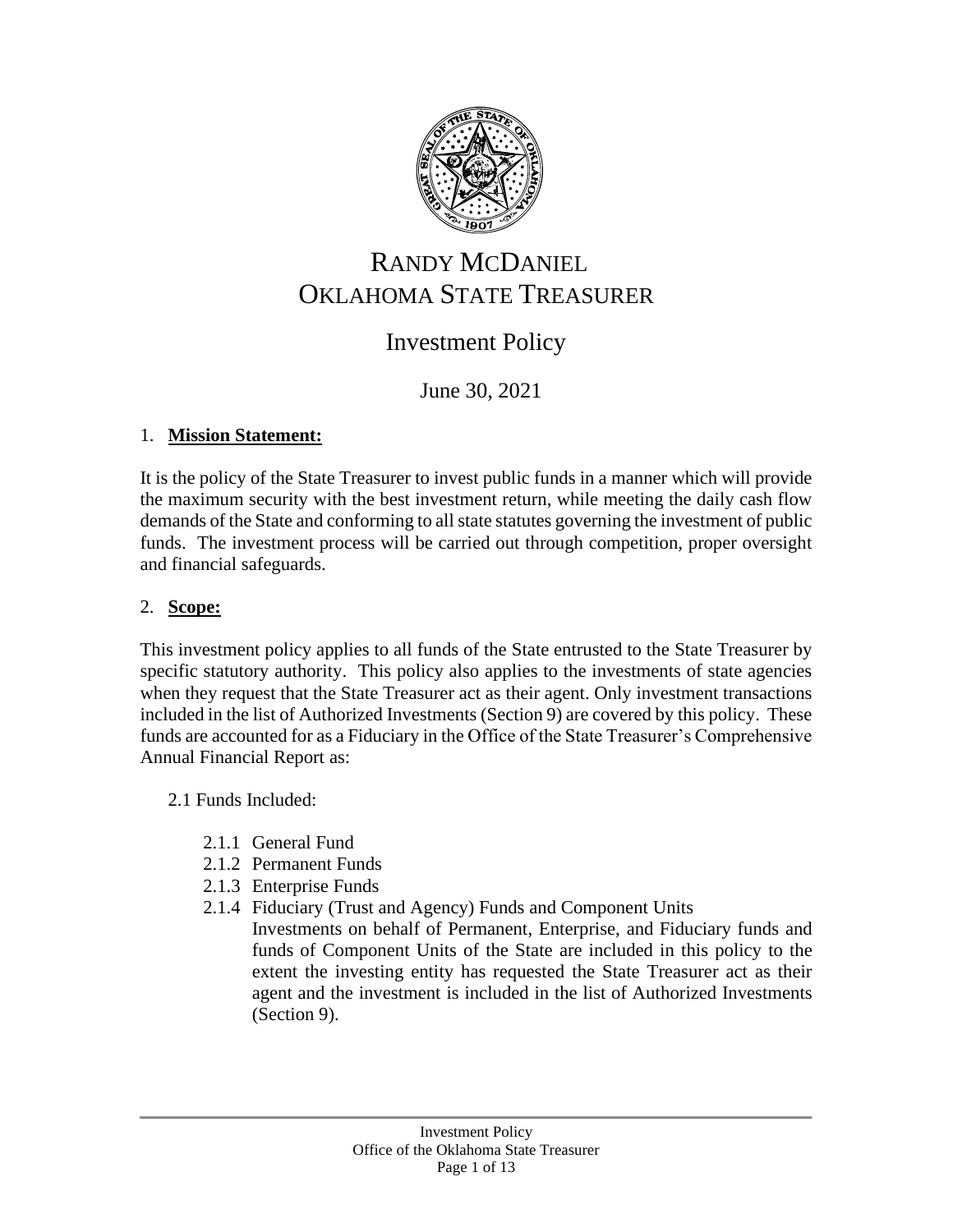2.2 Funds Excluded from this Policy:

Certain state agencies have specific statutory investment authority and their own investment objectives. These agencies have adopted their own investment policies; accordingly, these funds are excluded from this policy:

- 2.2.1 Permanent Funds
- 2.2.2 Enterprise Funds
- 2.2.3 Fiduciary (Trust and Agency) Funds and Component Units
	- Investments on behalf of Permanent, Enterprise, and Fiduciary funds and funds of Component Units of the State are excluded from this policy to the extent that the investing entity has requested that the State Treasurer act as their agent and the investment is not included in the list of Authorized Investments (Section 9).

## 3. **Prudence:**

Investments shall be made with judgment and care, under circumstances then prevailing, which persons of prudence, discretion, and intelligence exercise in the management of their own affairs, not for speculation, but for investment, considering the probable safety of their capital as well as the probable income to be derived. The standard of prudence to be used by an investment officer shall be the "prudent person" and/or "prudent investor" standard and shall be applied in the context of managing an overall portfolio. An Investment Officer acting in accordance with written policies and procedures approved by the State Treasurer and exercising due diligence shall be relieved of personal responsibility for an individual security's credit risk or market price changes, provided deviations from expectations are reported in a timely fashion and appropriate action is taken to control adverse developments.

## 4. **Objectives:**

Given the Authorized Investments (Section 9) permitted under law, the primary objectives, in priority order, of the State's active investment program shall be:

## 4.1 Safety:

Safety of principal is the foremost objective of the investment program. Investments of the State shall be undertaken in a manner that seeks to ensure the preservation of capital in the overall portfolio. To attain this objective, the State will diversify its investments by investing funds among a variety of securities offering independent returns and among various financial institutions.

## 4.2 Liquidity:

The State Treasurer's investment portfolio will remain sufficiently liquid to enable the State to meet all operating requirements which might be reasonably anticipated.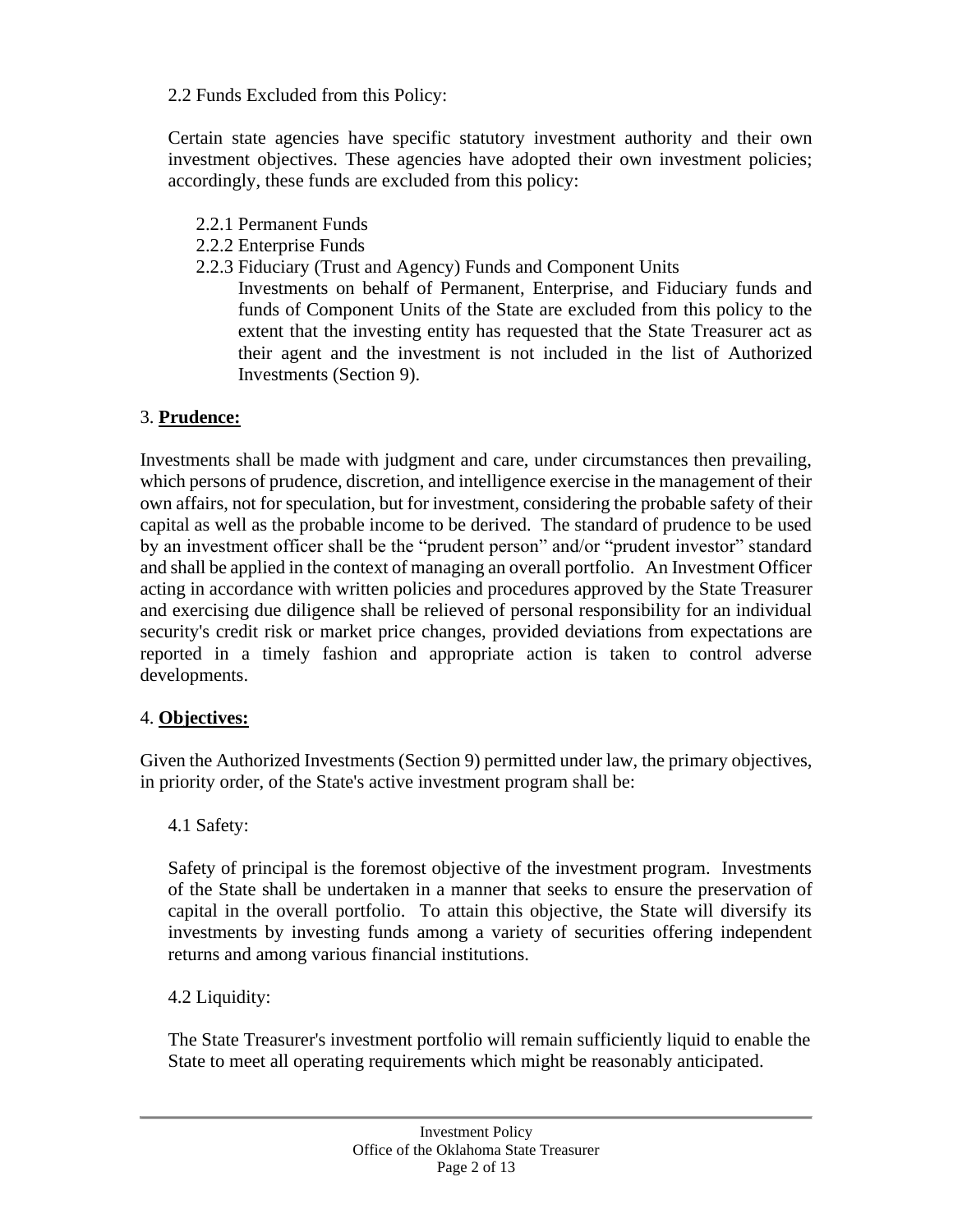4.3 Return on Investment:

The State Treasurer's investment policy shall be designed with the objective of attaining a rate of return throughout budgetary and economic cycles, commensurate with the State's investment risk constraints and the cash flow characteristics of the portfolio.

Securities should generally be held until maturity. Securities may be sold due to liquidity needs of the portfolio; to minimize loss of principal; or to improve the efficiency, quality, yield, or target duration in the portfolio.

#### 5. **Delegation of Authority:**

Authority to manage the State's investment program is derived from 62 O.S. § 89.1a et seq. Management responsibility for the investment program is vested with the State Treasurer. The State Treasurer is directed to invest the maximum amount of funds under his control consistent with good business practice.

The authority to perform duties related to the investment of State funds may be delegated by the State Treasurer to an Investment Officer. The Investment Officer shall engage in investment transactions only in accordance with statutes, administrative rules, this policy, and procedures approved by the State Treasurer. The Investment Officer shall not perform or supervise any accounting functions, data processing functions or duties related to the documentation or settlement of investment transactions. In the absence of the Investment Officer, a staff person designated by the State Treasurer as a backup investment officer shall assume responsibility for daily investment of funds. Written authorization to invest by the Investment Officers is forwarded to all authorized dealers and financial institutions. The State Treasurer may, at his discretion, appoint an investment advisory committee.

#### 5.1 Investment Procedures:

The State Treasurer shall establish a separate written investment procedures manual for the operation of the investment program consistent with this policy. The procedures should include reference to: safekeeping, master repurchase agreements, wire transfer agreements, banking service contracts and cash flow forecasting and collateral/depository agreements. Such procedures shall include explicit delegation of authority to persons responsible for investment transactions. No person may engage in an investment transaction except as provided under the terms of this policy and the procedures established by the State Treasurer.

#### 6. **Ethics and Conflict of Interest:**

All employees involved in the investment process shall refrain from personal business activity or other activities that could conflict with proper execution of the investment program, or which could impair their ability to make impartial investment decisions. In accordance with the law and internal policies, employees shall disclose any conflict of interest or potential conflict of interest and shall sign a non-collusion affidavit relating to the performance of functions of the Office of State Treasurer (OST). See OST Policies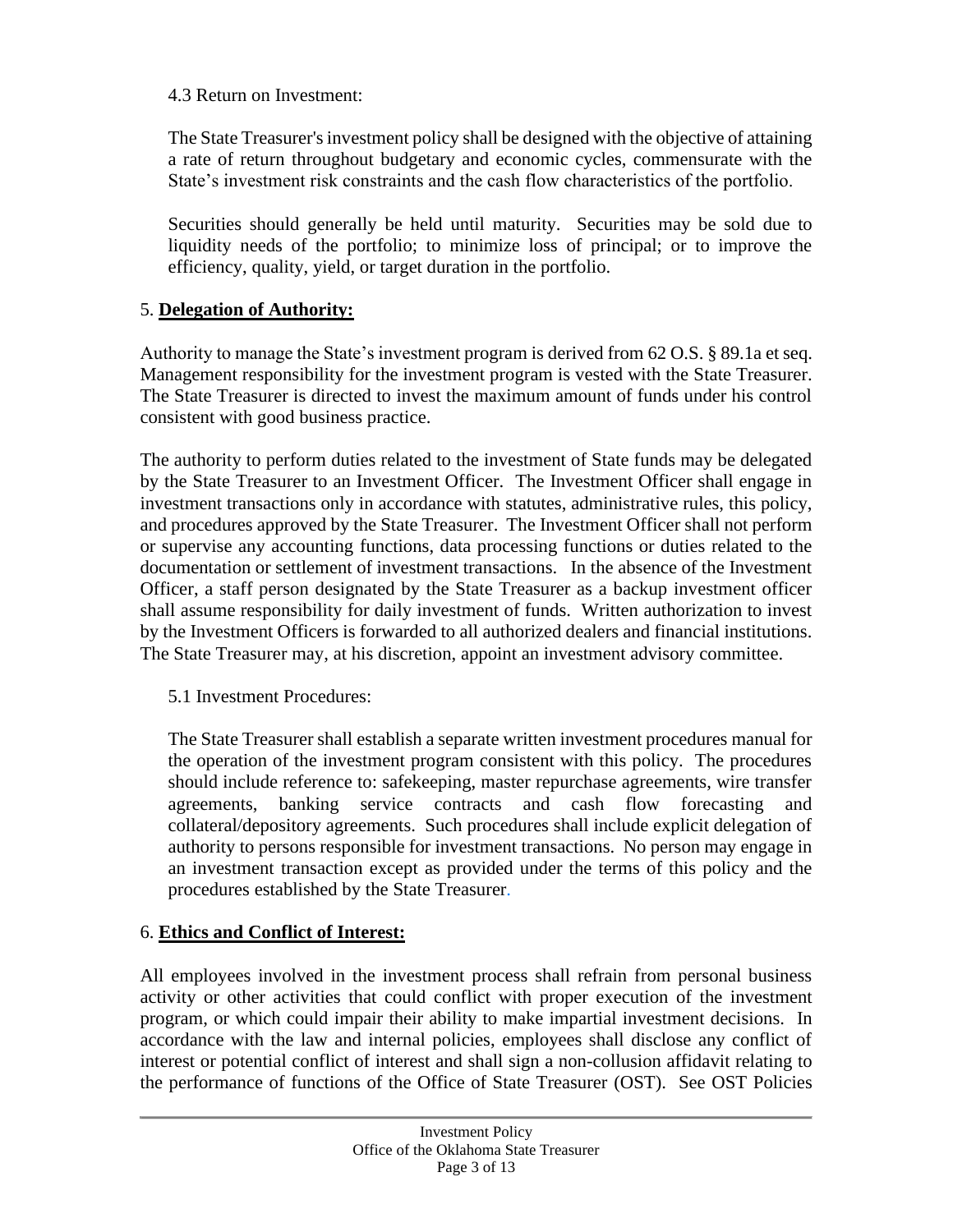and Procedure Manual Chapter 3, Section C. The Office of the State Treasurer has adopted, and employees shall abide by, the rules of conduct dictated by the Ethics Commission (74 O.S., Ch.62, App. § 257:1-1-1 et seq.)

#### 7. **Authorized Dealers and Financial Institutions:**

The State Treasurer shall maintain a current list of approved financial institutions authorized to provide investment services. In addition, a list will also be maintained of approved security broker/dealers, selected by credit worthiness to provide investment services in the State of Oklahoma. These may include primary dealers, or regional dealers that have a minimum net capital as detailed in Procedures for Authorized Dealers and Financial Institutions. All financial institutions and broker/dealers approved for investment transactions must supply the State Treasurer with audited financial statements, proof of Financial Industry Regulatory Authority certification, proof of Oklahoma registration, a completed broker/dealer questionnaire, certificate of having read the State's investment policy and anti-collusion affidavits. Anti-collusion affidavits shall be maintained on file as required by 62 O.S. § 89.9. An annual review of the financial condition and registrations of qualified financial institutions and broker/dealers will be conducted by the State Treasurer.

#### 8. **Competitive Bidding:**

Investment activities shall be conducted with approved financial institutions and security broker/dealers utilizing a system of competitive bidding to the extent practicable taking into account the need to use sound investment judgment. Obtaining, documenting, and retaining quotations shall be made in accordance with approved procedures.

#### 9. **Authorized and Suitable Investments:**

The State Treasurer is permitted under 62 O.S. § 89.2 to invest in the following classes of securities:

- 9.1 United States Treasury Bills, Notes and Bonds and obligations fully insured or unconditionally guaranteed as to the payment of principal and interest by the United States government or any of its agencies and instrumentalities
	- 9.1.1 Maximum maturity of 10 years.
- 9.2 United States Government Agency Securities
	- 9.2.1 Issued by one of the following agencies:
		- 9.2.1.1 Federal National Mortgage Association
		- 9.2.1.2 Federal Home Loan Bank
		- 9.2.1.3 Federal Farm Credit Bank
		- 9.2.1.4 Federal Home Loan Mortgage Corporation
		- 9.2.1.5 Government National Mortgage Corporation
		- 9.2.1.6 Student Loan Marketing Association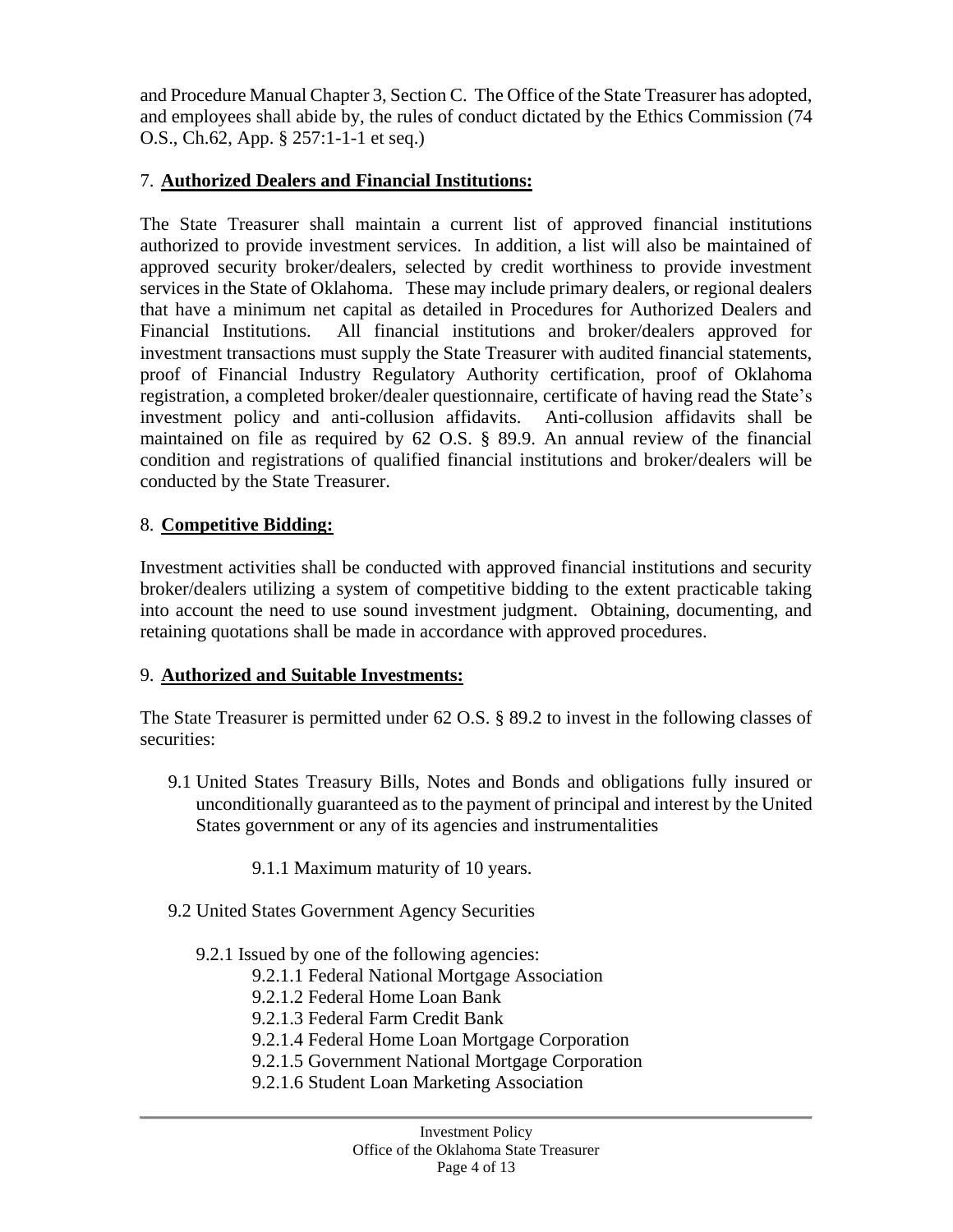- 9.2.1.7 Small Business Association
- 9.2.1.8 Tennessee Valley Authority
- 9.2.2 Senior debt and mortgage-backed pass-through securities (MBS).
- 9.2.3 Rating must be Aaa, AAA, or the equivalent
- 9.2.4 Maximum maturity of 10 years for senior debt.
- 9.2.5 Purchases may not exceed fifty percent (50%) of the face value for the total portfolio, with the exception of obligations fully insured or unconditionally guaranteed as to the payment of principal and interest by the United States government.
- 9.2.6 Not more than thirty-five percent (35%) of the face value for the total portfolio shall be invested in any one issuer, with the exception of obligations fully insured or unconditionally guaranteed as to the payment of principal and interest by the United States government.
- 9.2.7 Not more than forty-five percent (45%) of the face value for the total portfolio shall be invested in mortgage-backed pass-through securities, with the exception of obligations fully insured or unconditionally guaranteed as to the payment of principal and interest by the United States government. Permissible investments include securities issued by the Government National Mortgage Association (GNMA), Federal Home Loan Mortgage Corporation (FHLMC) or Federal National Mortgage Association (FNMA) with an average life not to exceed seven (7) years based on Bloomberg Prepayment Speed using street consensus at the time of purchase. In the event that street consensus is unavailable from Bloomberg, a publicly available model shall be used and documented to determine the prepayment speed and average life of a security**.**
- 9.3 Collateralized or insured certificates of deposit and other evidences of deposit.
	- 9.3.1 Issued by a bank, savings bank, savings and loan association, or credit union located in this state.
		- 9.3.1.1 Amounts uninsured by the FDIC must be collateralized (see Collateralization Section 10.0).
		- 9.3.1.2 Issued for up to 365 days, excluding weekends and holidays.
		- 9.3.1.3 Not more than \$20,000,000 may be invested in certificates of deposit in any one financial institution as specified in this paragraph, subject to the discretion of the State Treasurer to approve a greater amount.
- 9.4 Negotiable certificates of deposit.
	- 9.4.1 Issued by a nationally or state-chartered bank, a savings bank, a savings and loan association or a state-licensed branch of a foreign bank.
	- 9.4.2 Short-term debt rating must be at least "A-1" by S&P or, "P-1" by Moody's, or the equivalent.
	- 9.4.3 Maximum maturity of 180 days.
	- 9.4.4 Purchases shall not exceed seven and one-half percent (7.5%) of the total funds available for investment.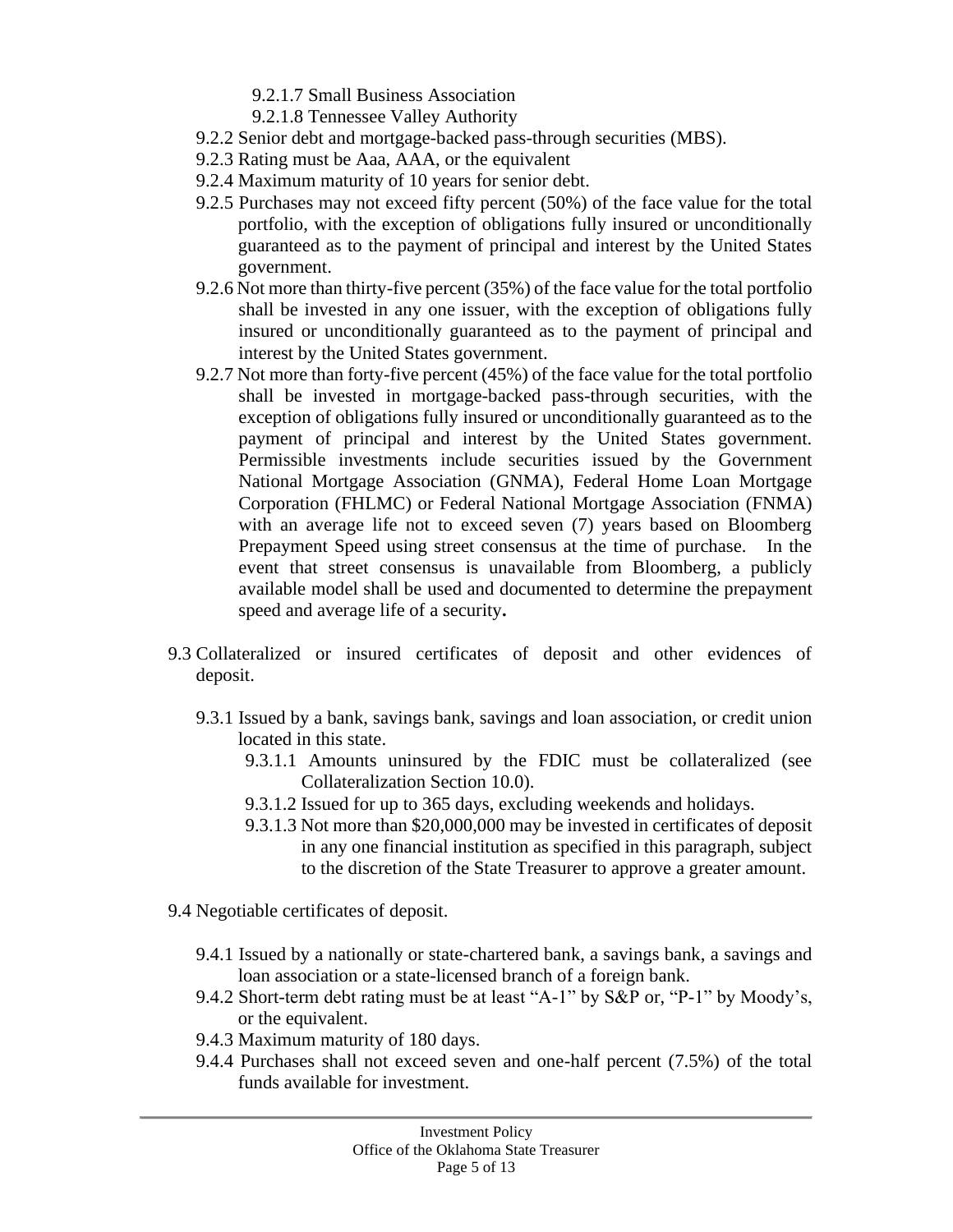- 9.4.5 Not more than two and one-half percent (2.5%) of the total funds available for investment shall be invested in any one financial institution as specified in this paragraph.
- 9.5 Prime commercial paper.
	- 9.5.1 Short-term debt rating must be at least "A-1" by S&P and "P-1"by Moody's, or the equivalent.
	- 9.5.2 Maximum maturity of 180 days.
	- 9.5.3 Purchases shall not exceed three percent (3%) of the total funds available for investment.
	- 9.5.4 Purchases shall not exceed five percent (5%) of the outstanding paper of an issuing corporation.
	- 9.55.5 Not more than two and one-half percent (2.5%) of the total funds available for investment shall be invested in the commercial paper of any one issuing corporation.
- 9.6 Obligations of state and local governments, including obligations of Oklahoma state public trusts.
	- 9.6.1 With respect to obligations of Oklahoma State Trusts, must possess the highest rating from at least one nationally recognized statistical rating organization.
	- 9.6.2 Maximum maturity of 30 years.
	- 9.6.3 Purchases shall not exceed ten percent (10%) of the total funds available for investment.
	- 9.6.4 Not more than five percent (5%) of the total funds available for investment shall be invested in the obligations of any one issuing government.
	- 9.6.5 The interest rate on variable rate securities must be tied to one of the following indices: LIBOR, Fed Funds, Treasury Bills or Commercial Paper, and must reset no less frequently than quarterly.
	- 9.6.6 The above restrictions are subject to the discretion of the Treasurer. Securities must not be less than investment grade at purchase.
- 9.7 Repurchase agreements and tri-party repurchase agreements.
	- 9.7.1 Counterparties must have the highest short-term debt rating of 'A-1' or equivalent by two (2) of the three (3) following nationally recognized statistical rating organizations, Moody's Investor Service, Standard & Poor's, and Fitch Ratings and are either:
		- 9.7.1.1 diversified securities broker-dealers who are members of the Financial Industry Regulatory Authority (FINRA) having \$5 billion in assets and \$350 million in capital and subject to regulation of capital standards by any state or federal regulatory agency; or
		- 9.7.1.2 a bank, savings bank or savings and loan association having \$5 billion in assets and \$500 million in capital and regulated by the Superintendent of Financial Institutions, or through an institution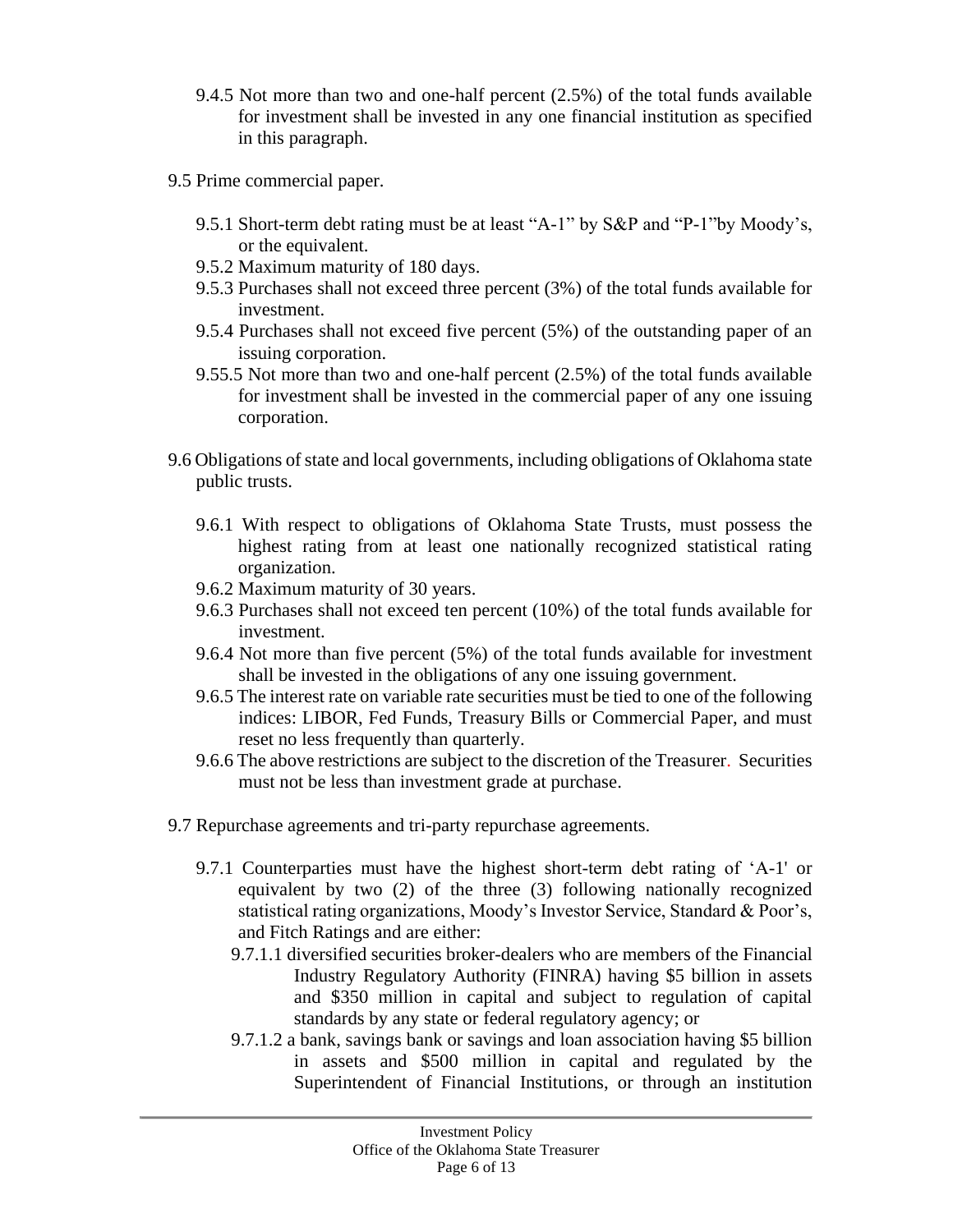regulated by the Comptroller of the Currency, Federal Deposit Insurance Corporation (FDIC), or the Board of Governors of the Federal Reserve System.

- 9.7.2 Must be collateralized (see Collateralization Section 10).
- 9.7.3 Counterparties must have a signed Master Repurchase Agreement
- 9.7.4 Maximum maturity of fourteen (14) days excluding weekends and holidays.
- 9.7.5 Purchases shall not exceed ten percent (10%) of the total funds available for investment.
- 9.7.6 Not more than five percent (5%) of the total funds available for investment shall be invested with any counterparty.

9.8Money market mutual funds and short term bond funds

- 9.8.1 Only SEC registered 2(A) 7 funds are eligible.
- 9.8.2 Rating must be "AAAm", or the equivalent.
- 9.8.3 Investments consist of:
	- 9.8.3.1 obligations of the United States government and U.S. government sponsored enterprises and obligations fully insured or unconditionally guaranteed as to the payment of principal and interest by the United States government or any of its agencies and instrumentalities.
	- 9.8.3.2 repurchase agreements collateralized by obligations of the United States government and U.S. government sponsored enterprises.
	- 9.8.3.4 purchases shall not exceed thirty percent (30%) of the total funds available for investment.
	- 9.8.3.5 not more than ten percent (10%) of the total funds available for investment shall be invested in any one fund.
- 9.9 Bonds, notes, debentures or other similar obligations of a foreign government.
	- 9.9.1 Must be listed as an industrialized country by the International Monetary Fund and for which the full faith and credit of such nation has been pledged for the payment of principal and interest.
	- 9.9.2 Shall be rated at least A- or better by Standard & Poor's Corporation or A3 or better by Moody's Investors Service, or an equivalent investment grade by a securities rating organization accepted by the National Association of Insurance Commissioners.
	- 9.9.3 Maximum maturity of 5 years.
	- 9.9.4 Purchases shall not exceed 2.5% of the total funds available for investment. In no circumstances shall investments be made in bonds, notes, debentures or any similar obligations of a foreign government that:
		- 9.9.4.1 is identified as a state sponsor of terrorism by the United States Department of State, or
		- 9.9.4.2 any authoritarian or totalitarian government the sovereign powers of which are exercised through a single person or group of persons who are not elected by any form of legitimate popular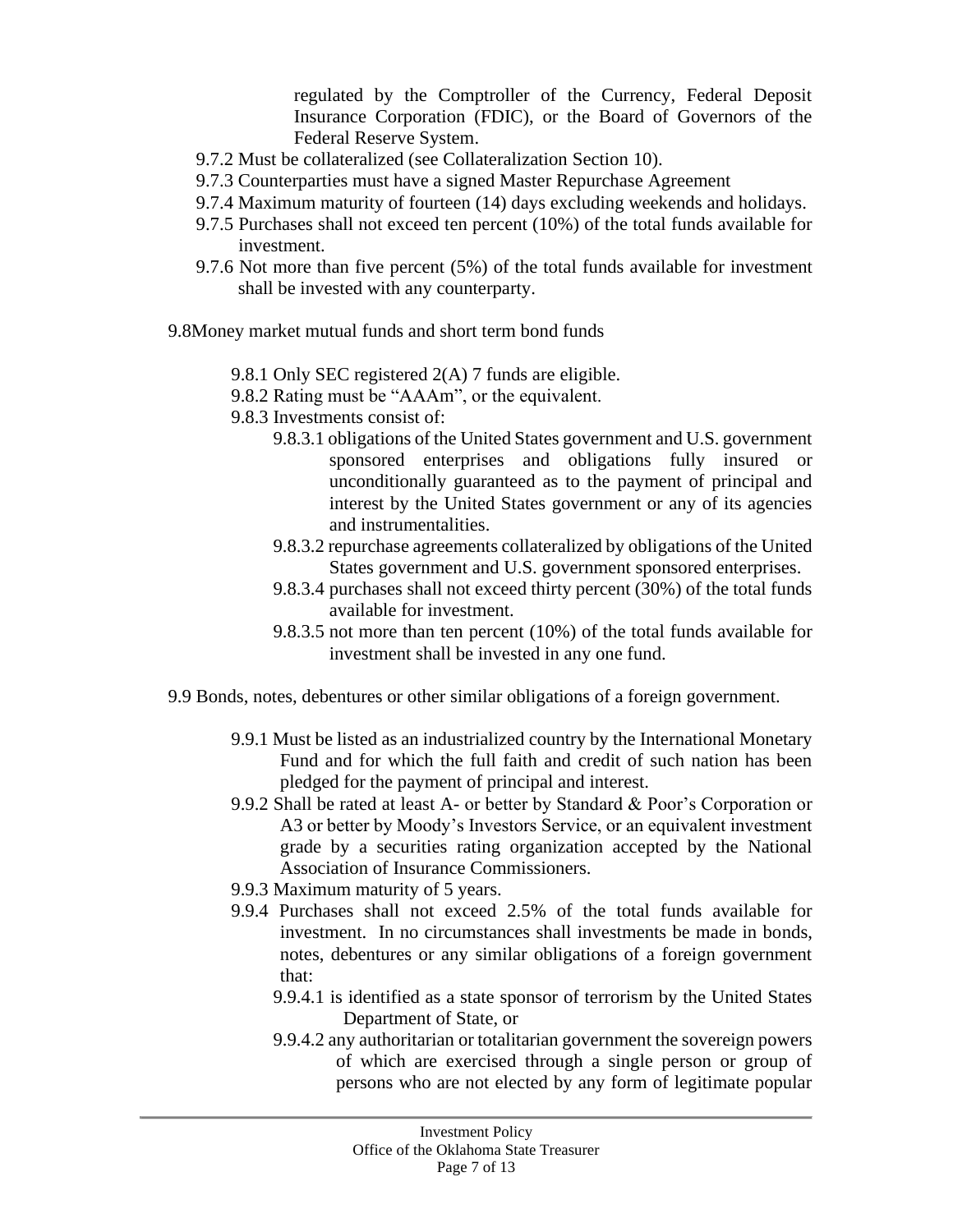voting.

#### 10. **Collateralization for Certificates of Deposit and Repurchase Agreements:**

- 10.1 Certificates of Deposit
	- 10.1.1 Securities eligible for pledging under 62 O.S. § 72.5 include:
		- 10.1.1.1 obligations of the United States government and U.S. government sponsored enterprises;
		- 10.1.1.2 obligations of this State or of an Oklahoma county, municipality, or school district; an instrumentality of this State or of an Oklahoma county, municipality or school district;
		- 10.1.1.3 general obligation bonds of other states
	- 10.1.2 The initial collateralization level for collateral securities is 110% of the amount deposited with the financial institution plus the interest due at maturity, in excess of the FDIC-insured limit.
	- 10.1.3 Collateral instruments eligible for pledging under 62 O.S. § 72.5 include:
		- 10.1.3.1 letters of credit issued by U.S. government sponsored enterprises acceptable to the State Treasurer.
		- 10.1.3.2 surety bonds issued by certain qualified insurance companies acceptable to the State Treasurer.
	- 10.1.4 The initial collateralization level for collateral instruments, other than securities, is 100% of the amount deposited with the financial institution plus the interest due at maturity, in excess of the FDICinsured limit.
	- 10.1.5 Additional limitations are subject to the discretion of the Treasurer.
	- 10.1.6 A collateralization level of 100% must be maintained.
	- 10.1.7 Collateral securities must be held at a Federal Reserve Bank which serves Oklahoma, a Federal Home Loan Bank which serves Oklahoma or an approved safekeeping bank.
- 10.2 Repurchase Agreements and Tri-party Repurchase Agreements
	- 10.2.1 Transactions for repurchase agreements must be conducted on a delivery versus payment basis.
	- 10.2.2 Collateral for repurchase agreements must be delivered to the State Treasurer's master custody institution.
	- 10.2.3 For a tri-party repurchase agreement collateral must be delivered to an approved custodian bank and held in an account for the benefit of the State Treasurer.
	- 10.2.4 Securities held as collateral may include obligations of the United States government and U.S. government sponsored enterprises and obligations fully insured or unconditionally guaranteed as to the payment of principal and interest by the United States government or any of its agencies and instrumentalities;
	- 10.2.5 The initial collateralization level for securities is 102% of the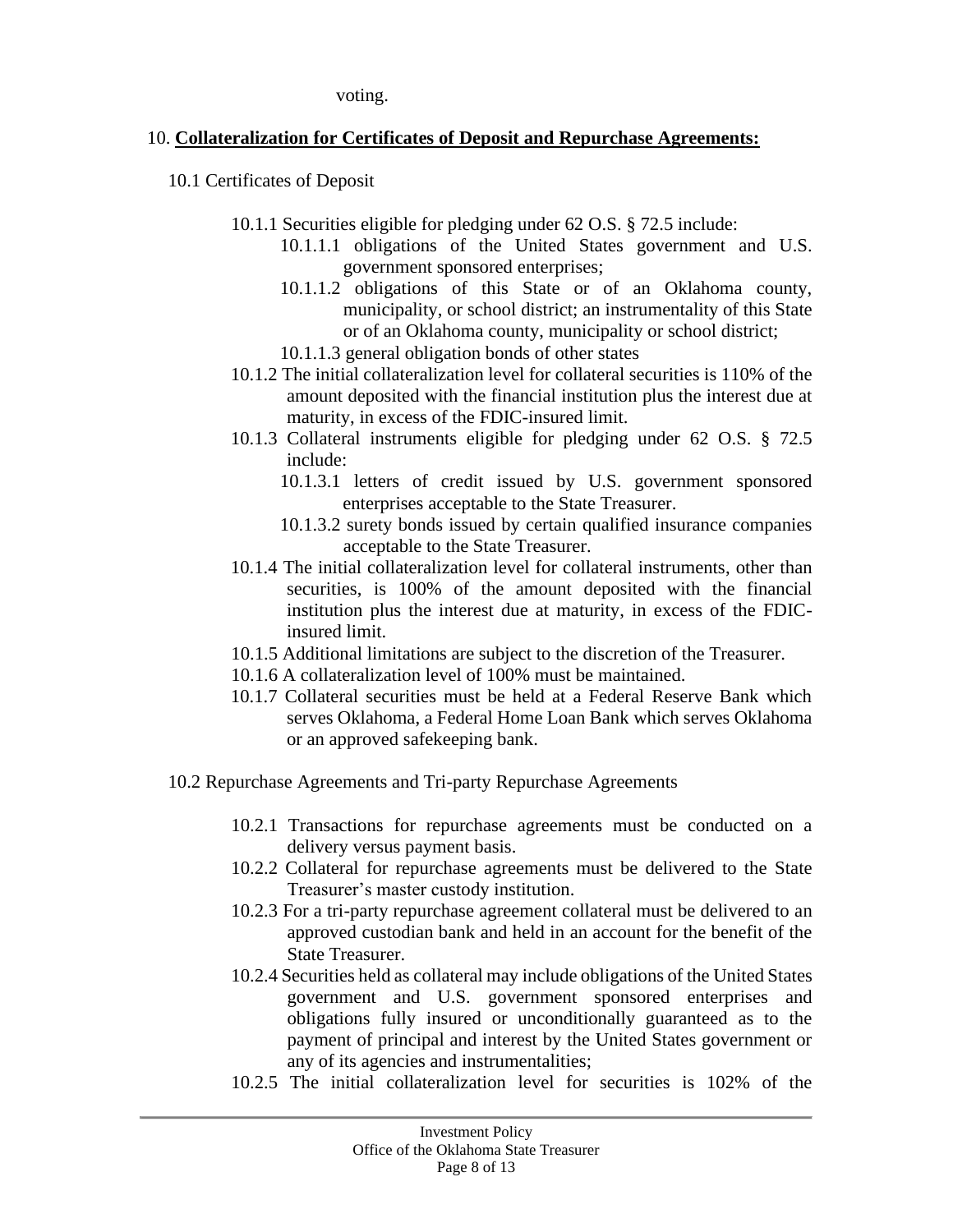repurchase price to be paid by the counterparty and the securities must be marked to the market daily.

- 10.2.6 Securities must be held free and clear of any lien and by an approved independent third party custodian or OST's custodian acting solely as agent for the State and is a Federal Reserve Bank, or a bank which is a member of the Federal Deposit Insurance Corporation and which has combined capital, surplus and undivided profits of not less than \$500 million.
- 10.2.7 A perfected first security interest under the Uniform Commercial Code must be created in such securities for the benefit of the State.
- 10.2.8 A collateralization level of 100% must be maintained.
- 10.2.9 In the case of tri-party repurchase agreements, the custodian bank may price and verify collateral but is required to provide a report of pricing and adequacy of collateral to the Chief Investment Officer or Director of Portfolio Accounting and Reporting within 24 hours of settlement.

### 11. **Safekeeping and Custody:**

All investment transactions shall be conducted on a delivery-versus-payment (DVP) basis, unless specifically otherwise designated by the State Treasurer. All securities will be held by a third party custodian designated by the State Treasurer and will be evidenced by safekeeping receipts or other forms of confirmation. Additional limitations are subject to the discretion of the State Treasurer.

## 12. **Diversification:**

Diversification is desirable in order to reduce overall portfolio risk resulting from an overconcentration of assets. The State Treasurer will diversify investments by security type, institution and maturity. With the exception of U.S. Treasury securities and obligations fully insured or unconditionally guaranteed as to the payment of principal and interest by the United States government or any of its agencies and instrumentalities, no more than 50% of the State's total funds available for investment will be invested in a single security type or with a single financial institution. The following diversification imitations as previously stated shall be imposed on the portfolio: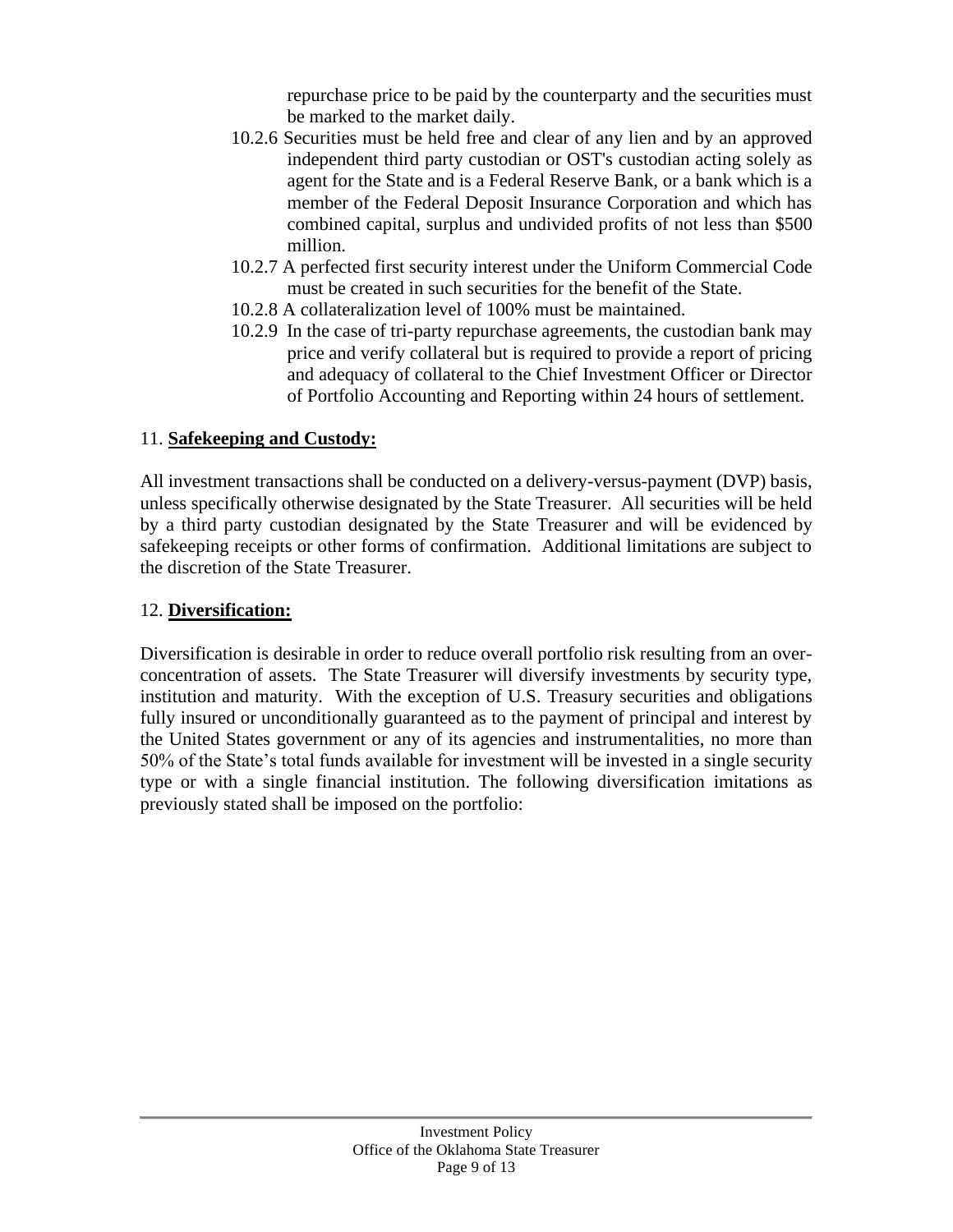|                                                           | <b>Maximum</b>                        |                           |                         |                     |
|-----------------------------------------------------------|---------------------------------------|---------------------------|-------------------------|---------------------|
| <b>Security</b>                                           | <b>Allowable</b><br><b>Investment</b> | <b>Issuer</b>             | <b>Maturities</b>       | <b>Rating</b>       |
| <b>Treasuries</b>                                         | No Limit                              | No Limit                  | 10 Years                | Aaa, AAA            |
| Agencies                                                  | 50%                                   | 35%                       | 10 Years                | Aaa, AAA            |
| Mortgage-Backed<br><b>Securities</b>                      | 45%                                   | No Limit                  | 7 Years <sup>D</sup>    | Aaa, AAA            |
| <b>Certificate of Deposit</b><br>(Collateralized/Insured) | No Limit                              | \$20 Million <sup>A</sup> | $365$ Days <sup>E</sup> | No Limit            |
| <b>Certificate of Deposit</b><br>(Negotiable)             | 7.5%                                  | 2.5%                      | $180$ Days <sup>E</sup> | $A-1 & P-1$         |
|                                                           |                                       |                           |                         |                     |
| <b>Commercial Paper</b>                                   | 3%                                    | $2.5\%$ <sup>B</sup>      | 180 Days                | $A-1 & P-1$         |
| State & Local<br>Government Obligations                   | 10%                                   | 5%                        | 30 Years                | F                   |
| Repurchase & Tri-Party<br><b>Repurchase Agreements</b>    | 10%                                   | $5\%$ <sup>C</sup>        | 14 Days <sup>E</sup>    | G                   |
| Money Market Mutual<br>Funds                              | 30%                                   | 10%                       | I                       | AAAm                |
| Foreign Bonds                                             | 2.5%                                  | H                         | 5 Years                 | $A-A3$ or<br>better |

(A) Subject to the discretion of the State Treasurer to approve a greater amount per financial institution

(B) No more than 5% of outstanding commercial paper of an issuing corporation can be purchased

(C) Per Counterparty

(D) Average life should not exceed 7 years based on Bloomberg Prepayment Speed

using street consensus at the time of purchase

(E) Excluding weekends and holidays

(F) Securities must not be less than investment grade at purchase

(G) Counterparties must have a minimum short-term debt rating of A-1, or the equivalent by Moody's Investor Service and Standard & Poor's

(H) Must be listed as an industrialized country by the International Monetary Fund

(I) SEC registered  $2(A)7$  – Weighted average maturity cannot exceed 60 days

#### 13. **Security Standards:**

13.1.Securities of United States government sponsored enterprises, with the exception of obligations fully insured or unconditionally guaranteed as to the payment of principal and interest by the United States government, may not exceed 50% of the face value for the total portfolio nor more than 35% of the portfolio face value can be invested in any one issuer. Mortgage-backed pass-through securities may not exceed 45% of the face value for the total portfolio.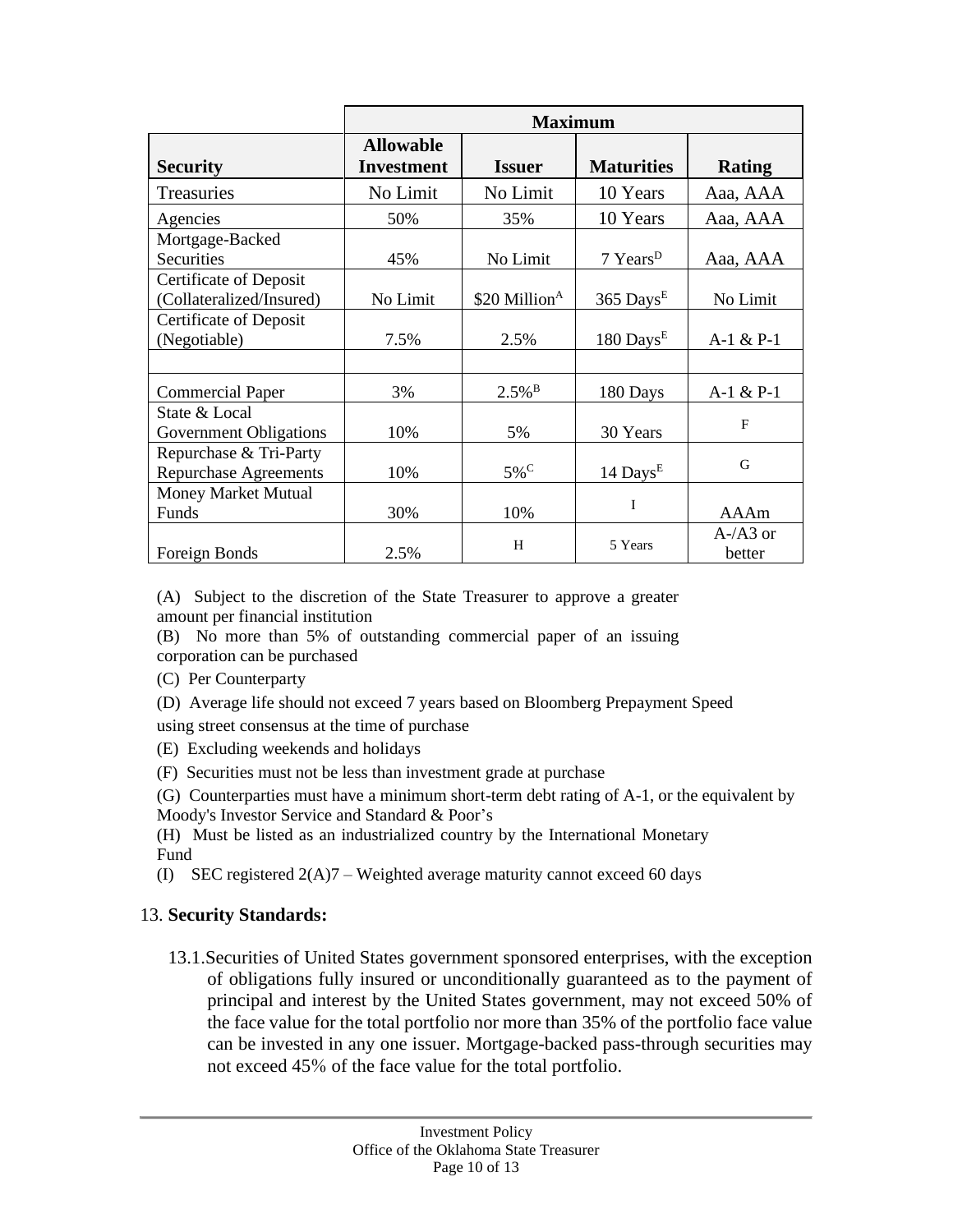- 13.2 Collateralized or insured certificates of deposit and other evidences of deposit may not exceed \$20,000,000 in any one financial institution, subject to the discretion of the State Treasurer to approve a greater amount.
- 13.3 Negotiable certificates of deposit shall not exceed 7.5% of the total funds available for investment, nor may more than 2.5% be invested in any one financial institution.
- 13.4 Commercial paper shall not exceed 3% of the total funds available for investment, nor 5% of the outstanding paper of an issuing corporation; and not more than 2.5% of the total funds available for investment shall be invested in the commercial paper of any one issuing corporation.
- 13.5 Obligations of state and local governments, including obligations of Oklahoma state public trusts shall not exceed 10% of the total funds available for investment; nor may more than 5% of the total funds available for investment be invested in the obligations of any one issuing government. Above restrictions are subject to the discretion of the State Treasurer.
- 13.6 Repurchase agreements and tri-party repurchase agreements shall not exceed 10% of the total funds available for investment; and not more 5% of the total funds available for investment shall be invested with any counterparty.
- 13.7 Money Market Mutual funds shall not exceed 30% of the total funds available for investment; nor shall more 10% of the total funds available for investment be invested in any one fund. The net asset value should maintain a stable \$1 per share price.
- 13.8 Foreign bonds shall not exceed 2.5% of the total funds available for investment.

#### 14. **Maximum Maturities:**

The investment portfolio shall maintain sufficient liquidity to enable the State to meet all operating requirements which might be reasonably anticipated. The balance of the portfolio may be actively managed to meet return on investment objectives of the Treasurer, respecting safety as a first priority. The portfolio shall have an average maturity of not more than four (4) years, unless specifically otherwise designated by the Treasurer. Individual securities shall be limited as follows:

- 14.1 United States Treasury Securities and obligations fully insured or unconditionally guaranteed as to the payment of principal and interest by the United States government or any of its agencies and instrumentalities shall not exceed ten (10) years to maturity.
- 14.2 Securities of U.S. government sponsored enterprises shall not exceed ten (10) years to maturity. The average life of mortgage-backed pass-through securities shall not exceed seven (7) years based on Bloomberg Prepayment Speed using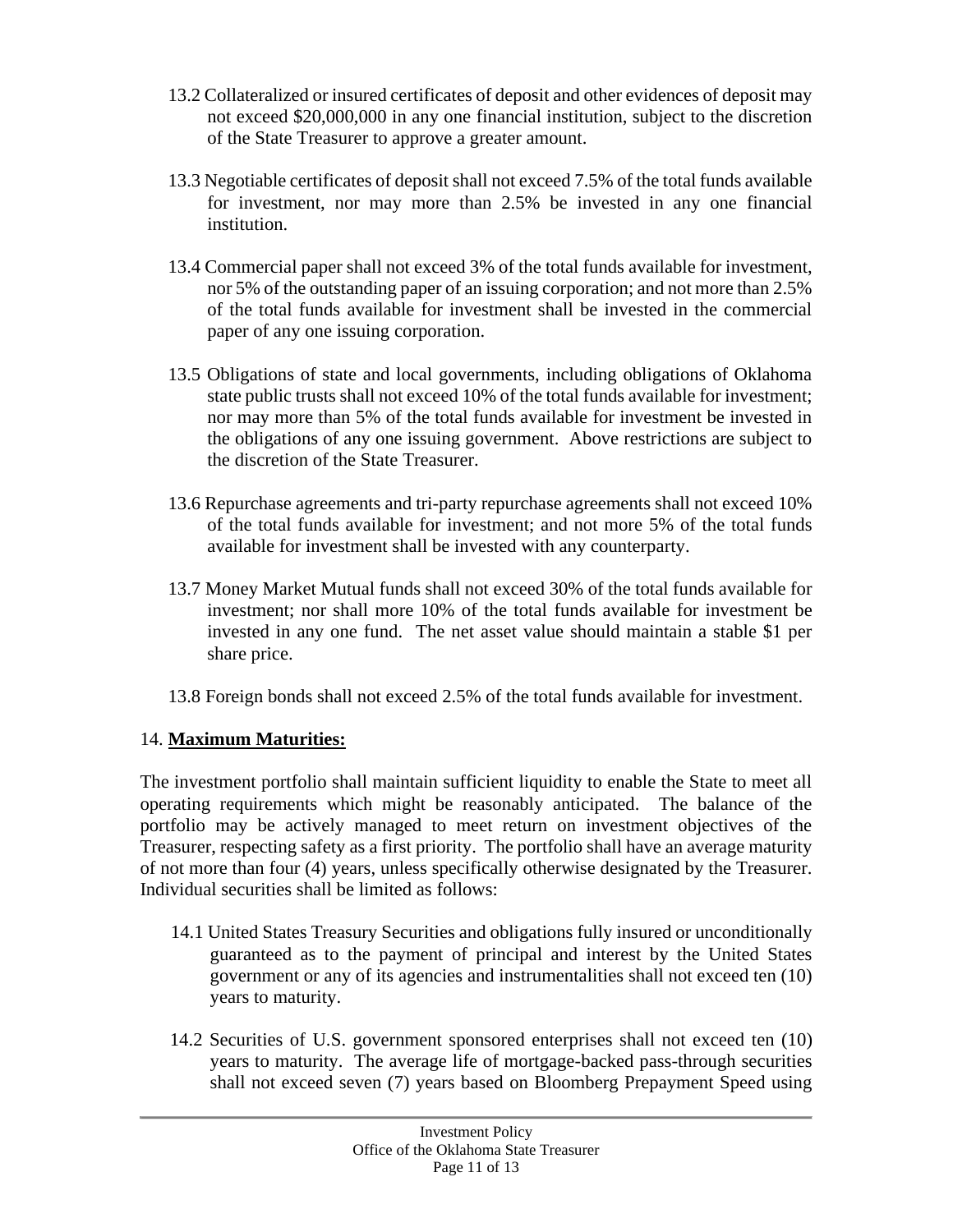street consensus at the time of purchase. In the event that street consensus is unavailable from Bloomberg, a publicly available model shall be used and documented to determine the prepayment speed and average life of a security**.**

- 14.3 Collateralized or insured certificates of deposit and other evidences of deposit shall not exceed three hundred sixty-five (365) days to maturity, excluding weekends and holidays.
- 14.4 Negotiable certificates of deposit shall not exceed one hundred eighty (180) days to maturity.
- 14.5 Commercial paper shall not exceed one hundred eighty (180) days to maturity.
- 14.6 Obligations of state and local governments including obligations of Oklahoma state public trusts shall not exceed thirty (30) years.
- 14.7 Repurchase agreements shall not exceed fourteen (14) business days, excluding weekends and holidays.
- 14.8 Foreign bonds shall not exceed five (5) years to maturity.

#### 15. **Internal Control:**

The State Treasurer shall be responsible for all transactions undertaken and shall establish a system of controls to regulate the activities of subordinate officials. Such control system shall include procedures allowing for a proper segregation of duties, approval of investment transactions, and authorizations for any deviations from policy. The control system shall include policies and procedures designed to reasonably safeguard against the loss of public funds arising from fraud, employee error, and misrepresentation by third parties, or imprudent actions by employees.

As promulgated by the State Treasurer, procedures for recording investments and auditing investment transactions are specified in the Oklahoma Administrative Code, Title 735:15- 1-1 et seq. As required therein, the internal auditor shall determine that the State Treasurer's investment policies and procedures adhere to state statutes, relevant administrative rules, and other applicable policies of the State Treasurer. In addition, the State Treasurer shall submit to independent external audits conducted by the State Auditor and Inspector.

#### 16. **Performance Standards:**

The investment portfolio shall be designed with the objective of obtaining a rate of return throughout budgetary and economic cycles, commensurate with the investment risk constraints and cash flow needs.